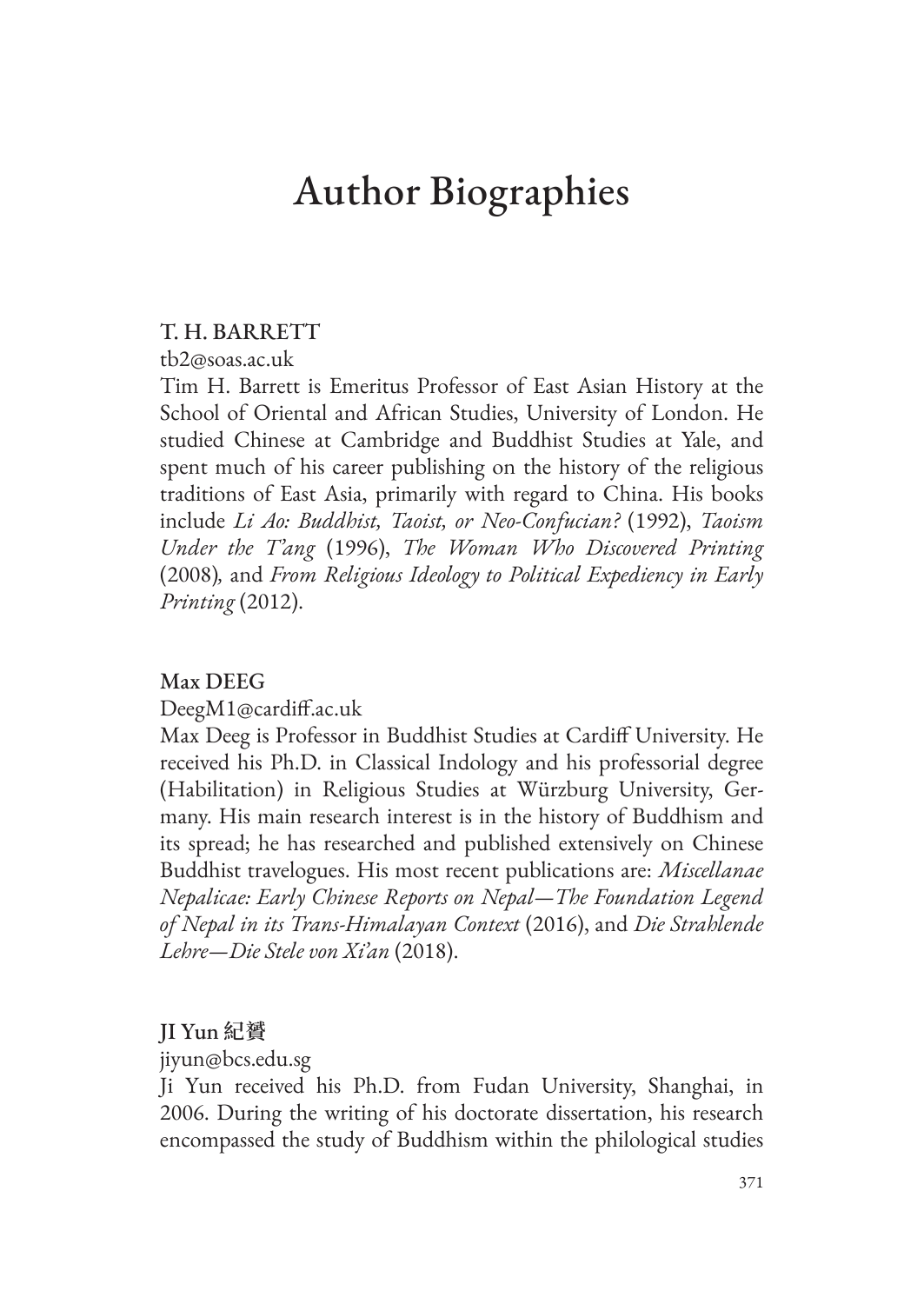of Buddhist written texts, the collecting of biographical materials of monks, and the anthropological studies of religion. Eventually, his dissertation, 'Huijiao *Gaoseng zhuan* yanjiu' 慧皎《 高僧傳 》研究 [A Study on the Biographies of Eminent Monks written by Huijiao] was published in early 2009. As a full-time lecturer of BCS, Ji Yun is now engaged in teaching subjects such as Buddhist Literature, the institution of Buddhist Sangha, and Chinese and Indic languages. Ji Yun also assists in overseeing the operation of the college's Academic Office and the library.

#### George A. KEYWORTH

george.keyworth@usask.ca

Dr. George A. Keyworth is Associate Professor in the Department of History at the University of Saskatchewan in Canada. He received his Ph.D. in Chinese Buddhist Studies from the University of California, Los Angeles (UCLA). Dr. Keyworth has received grants from the Social Sciences and Humanities Research Council (SSHRC) of Canada to support research about and the publication of peer-reviewed articles on Northern Song dynasty (960–1127) Chinese Chan Buddhism and the figure of Juefan Huihong 覺範 惠洪 (1071–1128); Japanese pilgrims to Song China (e.g., Jōjin 成 尋 [1011–1081]); apocryphal Chinese Buddhist scriptures and the particular case of the *Shoulengyan jing* 首楞厳經 (\**Śūraṃgamasūtra*) using sources from Dunhuang, Central Asia, and Japan; esoteric Buddhism in Tang (618–907) and Song China; Zen Buddhism in Edo Japan and the figure of Kakumon Kantetsu 覚門貫徹 (d. 1730); and old Japanese manuscript Buddhist canons, especially from Nanatsudera 七寺, Amanosan Kongōji 天野山金剛寺 and the Matsuo shrine 松尾大社 canon kept at Myōrenji 妙蓮寺. Dr. Keyworth is currently working on two books, tentatively titled: *A History of Matsuo Shrine* and *Copying for the Kami: A Study and Catalog of Three 12th century Manuscript Buddhist Canons*.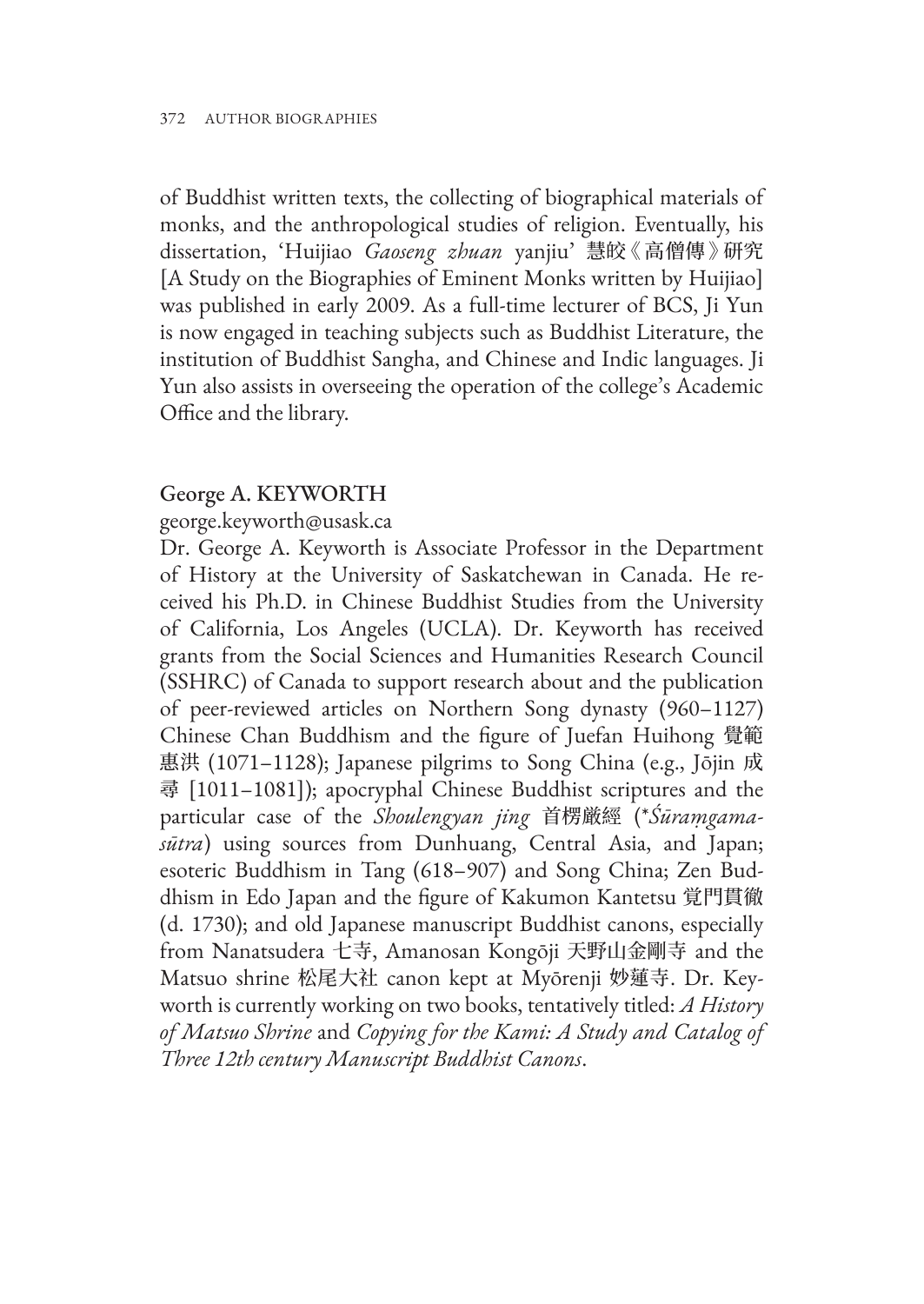# KIM Haewon **김혜원 (金惠瑗)**

mroulin@gmail.com

Kim Haewon is curator of Asian Art at the National Museum of Korea. She previously taught at the University of Georgia as assistant professor of Asian Art and earned her Ph.D. from the University of Pennsylvania. Her publications include 'New Research on Central Asian Paintings in the National Museum of Korea', *Archives of Asian Art*, vol. 63, issue 2 (2013).

# KIM Minku **金玟求**

minku@cuhk.edu.hk

Professor Kim is an art historian specializing China between the Han and Six Dynasties (206 BCE–589 CE), particularly in relation to Buddhism. His research aims to encompass the pan-Buddhist world in its entirety. As a result, he is profoundly intrigued by the relationships and interplays within and among cultures in Eurasia.

He publishes on a wide range of topics including archaeology, philology, and religious studies, and is currently working, among other projects, on a book-length monograph, titled, tentatively, *Sculpture for Worship: Buddhism and The Cult of Statues in Early Medieval China*.

Before joining the Department of Fine Arts, he was Assistant Professor of East Asian Art & Archaeology at the University of Minnesota (2012–2015) and an Andrew W. Mellon Scholar in the Humanities at Stanford University (2010–2012). He studied under Lothar von Falkenhausen and Gregory Schopen at UCLA for his doctorate (2011) and earned his M.A. (2005) and B.A. (2003) from the Department of Archaeology & Art History at Seoul National University.

Occasionally, he also reads Sanskrit, Gāndhārī, Tocharian, and Classical Tibetan in their original forms.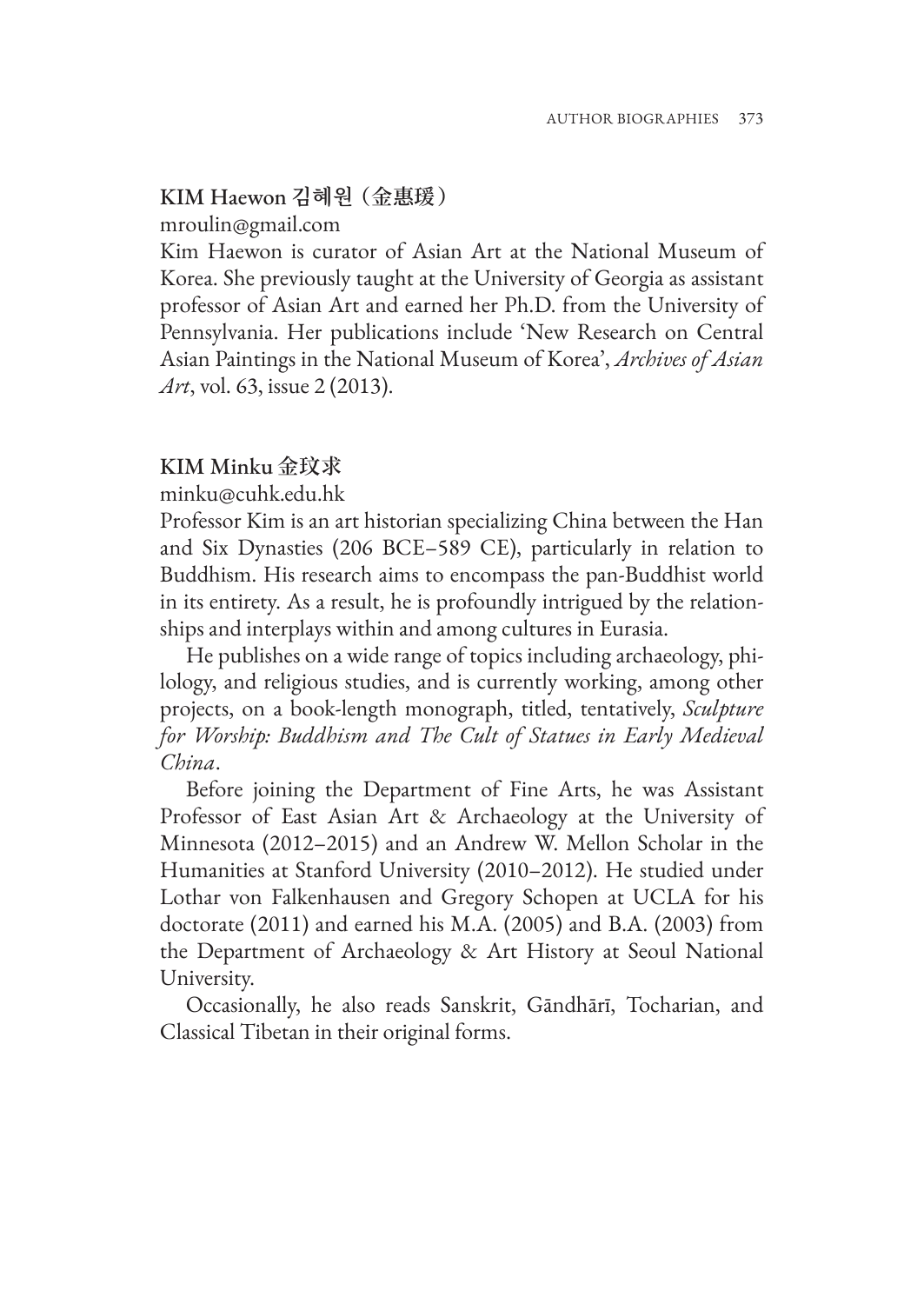# LIU Yuan-ju **劉苑如**

ju@gate.sinica.edu.tw

Liu Yuan-ju is Research Fellow at the Institute of Chinese Literature and Philosophy, Academia Sinica. She was a 2005–2006 HYI visiting scholar. Her current research focuses on war writing and intertextuality between Northern and Southern writers in medieval China. Her research interests revolve around religion and literature, traditional Chinese philology, and the Digital Humanities. Her main publications include *Toward a Literary Interpretation of Life-World–The Body Practice in Six Dynasties Religious Narratives and Space Writing* (2010), and *Bodies, Gender, Class: the Narrative of Normal/Nonnormal and the Aesthetics of Fiction in Six Dynasties Zhiguai Tales* (2002).

# Michael RADICH

michael.radich@hcts.uni-heidelberg.de

Michael Radich took up his post at VUW in 2005, and received his doctorate from Harvard University in 2007. In 2009, he spent three months at Kyōto University as a visiting scholar, at the invitation of Professor Shingū Kazushige. His first monograph, published in 2011, treats the history of the Buddhist story of the sins and redemption of King Ajātaśatru, as it changed across two thousand years of Buddhist history in India, China and Japan. In the winter term of 2013- 2014, he was the Numata Visiting Professor of Buddhist Studies at the Hamburg University Numata Center for Buddhist Studies. Dr Radich also spent the entirety of 2015 in Hamburg, this time on a Humboldt Fellowship for Experienced Researchers from the Alexander von Humboldt Foundation, hosted by Prof. Dr. Michael Zimmermann.

# WANG Bangwei **王邦維**

bwmitra@pku.edu.cn

Professor Wang Bangwei obtained his Ph.D. from Peking University in 1987. He is currently a professor and director of the Institute of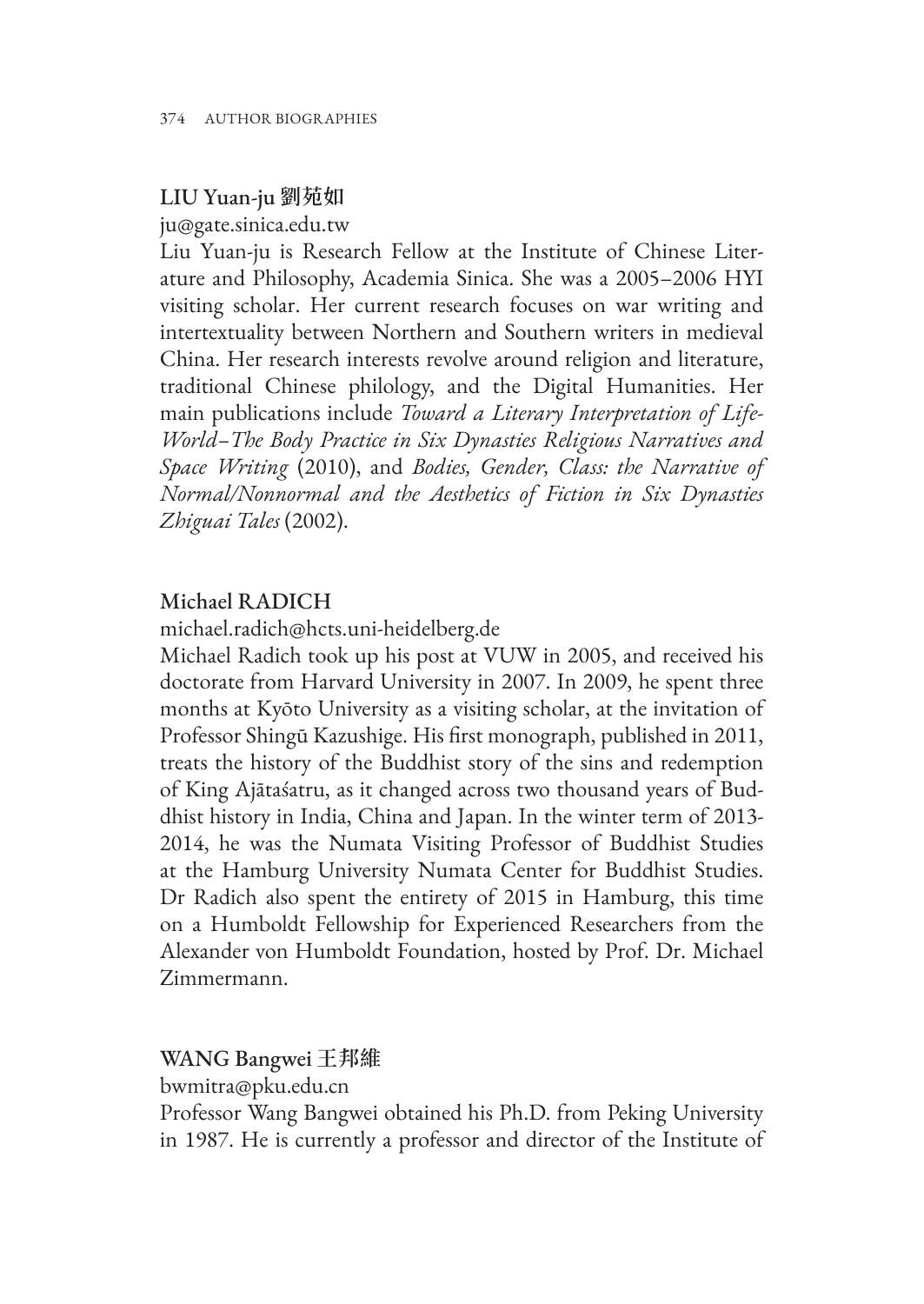Oriental Studies and Oriental Literature Research Center in Peking University. He is also the director of the India Research Center in Peking University .

Since 1984, Professor Wang has published a wide variety of academic works in China and other countries like Germany, France, India, Sweden, Japan and Estonia. He has also published more than 60 research papers and their contents include accounts of the Chinese monks Xuanzang and Yi Jing, as well as the cultural exchange history between China and India. He is also a member of the International Nalanda mentor group that was established in 2007 to rebuild the Nalanda University in India.

# ZHAN Ru **湛如**

zhanru@pku.edu.cn

Zhan Ru is a Professor in Peking University's School of Foreign Languages. Additionally, he is a member of the Chinese People's Political Consultative Conference (CPPCC) National Committee, Vice President of the Buddhist Association of China and Vice President of the Peking University Orientalism Research Institute.

His areas of research include: Buddhist and Buddhist literature, the Indian Ministry of Buddhism, Dunhuang Buddhism, Buddhist system.

# ZHANG Xuesong **張雪松**

# 32431462@qq.com

Zhang Xuesong is currently an Associate Professor at School of Philosophy, Renmin University of China. He obtained a B.A. in Philosophy (2002) and a M.Phil. in Religious Studies (2005) from the Renmin University of China, and a Ph.D. in Religious Studies (2008) from The Chinese University of Hong Kong. His academic interest focus on the history of Chinese Buddhism and Chinese local religion. His research mainly explores the organizations of Buddhist clergies and the interactions between Buddhism and local society in China. He has published four monographs, including *A Study of*